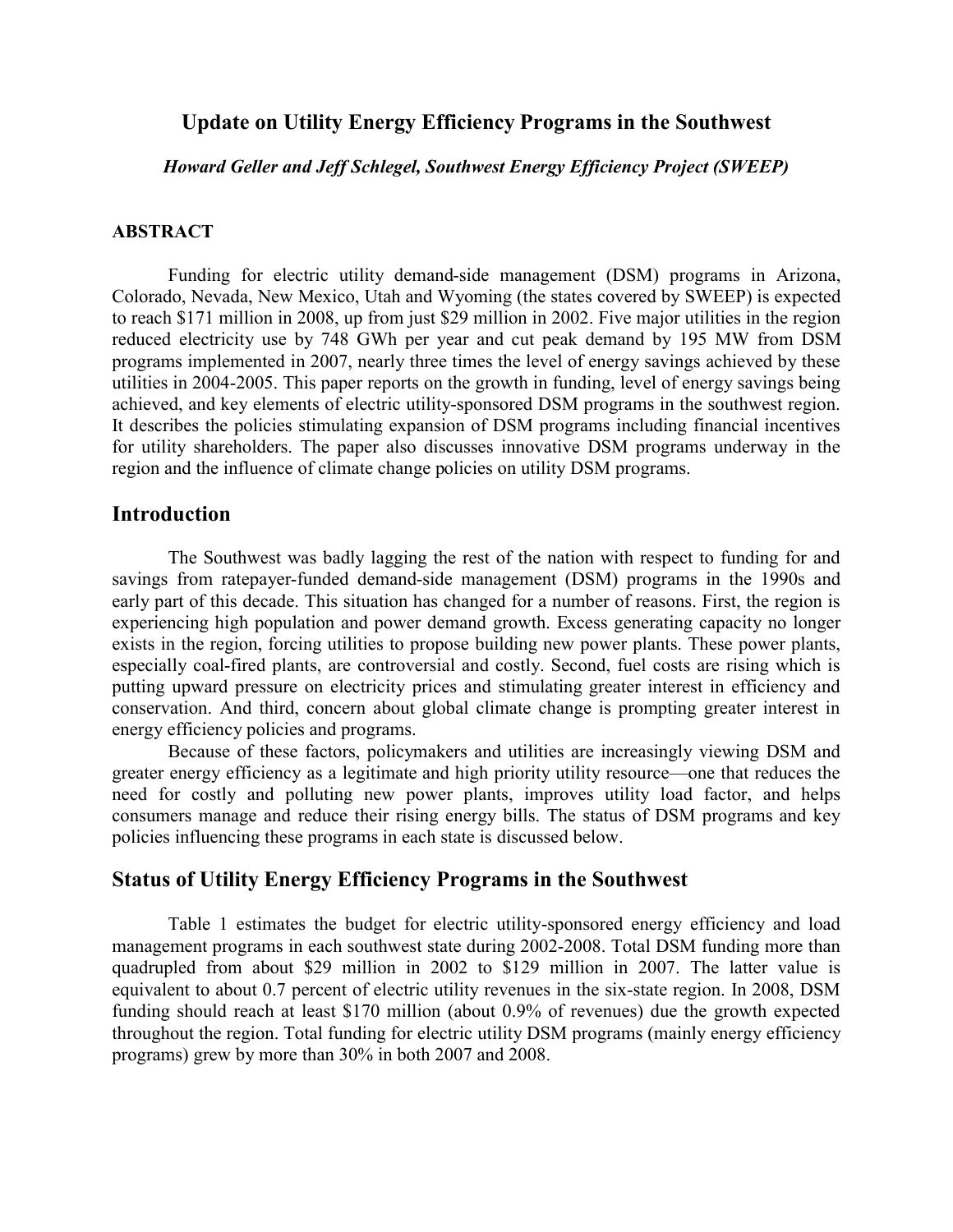|               | <b>DSM</b> program budget<br>(million \$ per year) |          |          |          |                |                |
|---------------|----------------------------------------------------|----------|----------|----------|----------------|----------------|
| <b>State</b>  | 2002                                               | 2004     | 2005     | 2006     | 2007           | 2008<br>(est.) |
| AZ            | 4                                                  | 4        | 10       | 19       | 32             | 42             |
| CO            | 11                                                 | 21       | 24       | 18       | 25             | 32             |
| <b>NV</b>     | 3                                                  | 11       | 14       | 30       | 38             | 54             |
| <b>NM</b>     |                                                    | 1        | 1        |          | $\overline{4}$ | 9              |
| <b>UT</b>     | 9                                                  | 16       | 20       | 25       | 30             | 33             |
| WY            | $\sim\!\!0$                                        | $\sim 0$ | $\sim 0$ | $\sim 0$ | $\sim 0$       | 1              |
| <b>Region</b> | 29                                                 | 54       | 70       | 93       | 129            | 171            |

**Table 1. Electric Utility Spending on DSM Programs in the Southwest, 2002-08**

Source: Southwest Energy Efficiency Project.

Table 2 shows DSM funding per capita in the six states as of 2007. Funding per capita varies a great deal from under \$2.00 per capita in New Mexico and Wyoming to nearly \$15.00 per capita in Nevada. On average, \$6.70 was spent on electric utility DSM programs per capita in 2007. Note that these values include rural areas where very little or no DSM is occurring. Table 2 also shows that the national average was \$8.90 per capita in 2007 based on data collected and published by the Consortium for Energy Efficiency (CEE 2007). Thus, the southwest region as a whole is still lagging in terms of DSM funding per capita although two of the southwest states (Utah and Nevada) are now well above the national average. DSM spending per capita throughout the region should approach the national average in 2008.

| <b>State</b>  | <b>DSM</b><br><b>Spending</b><br>(million \$) | <b>Population</b><br>(million) | <b>Spending</b><br>per capita<br>(\$) |
|---------------|-----------------------------------------------|--------------------------------|---------------------------------------|
| AZ            | 32                                            | 6.34                           | 5.05                                  |
| CO            | 25                                            | 4.86                           | 5.14                                  |
| NV            | 38                                            | 2.56                           | 14.84                                 |
| NM            | 4                                             | 2.32                           | 1.72                                  |
| UT            | 30                                            | 2.64                           | 11.36                                 |
| <b>WY</b>     | $\sim 0$                                      | 0.52                           | $\sim 0$                              |
| <b>Region</b> | 129                                           | 19.24                          | 6.70                                  |
| U.S.          | 2,723(1)                                      | 305.5                          | 8.90                                  |

 **Table 2. Per Capita Spending on DSM Programs in the Southwest, 2007**

Notes: (1) CEE 2007.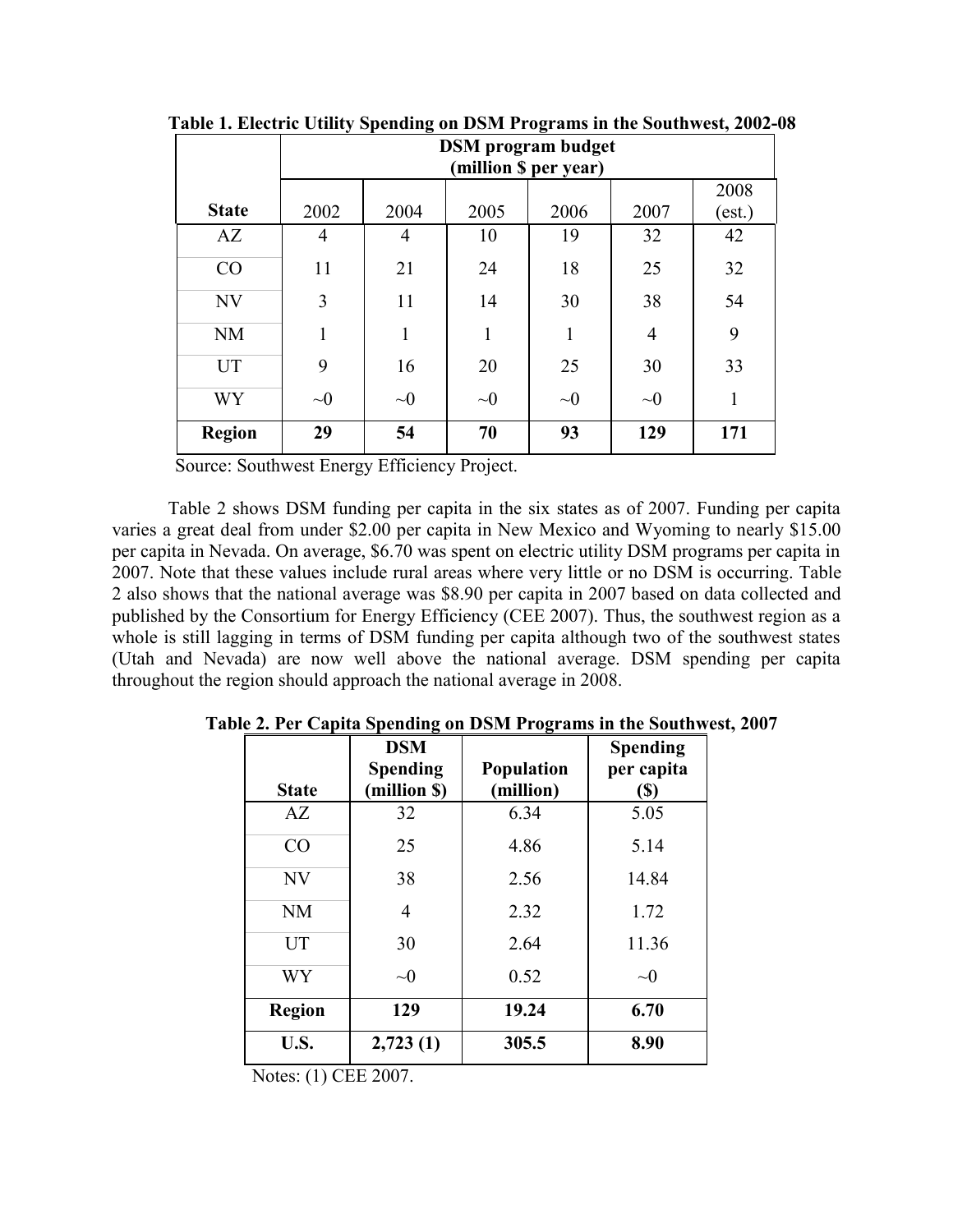Systematic data on energy savings and peak demand reduction are more limited than data on DSM program spending. However, Table 3 shows the savings being achieved by some of the leading utilities in the region during 2006-2008. In conjunction with growing funding, first-year energy savings for the five utilities combined is expected to increase from 484 GWh in 2006 to 800 GWh in 2008, a 29% average annual growth rate. For comparison, these utilities combined saved only 250 GWh per year from their DSM programs as of 2004-05 (Geller 2006).

Considering the entire 2006-2008 program period, these five utilities are projecting they will achieve 5.4 GWh of first-year energy savings and 1.7 MW of summer peak demand reduction per million dollars of DSM program expenditures, on average. In addition, the ratio of peak-to-average demand reduction in all four states is 2.3. This means that the DSM programs are reducing peak demand more than electricity consumption in percentage terms, thereby helping the utilities improve their load factor. In considering the values in Table 3, it should be noted that the utilities use different methodologies for estimating energy savings. However, all of the utilities adjust savings in some fashion to account for free ridership.

|                    | 2006                           |                          | 2007                           |                          | 2008 (est.)                |                          |  |
|--------------------|--------------------------------|--------------------------|--------------------------------|--------------------------|----------------------------|--------------------------|--|
|                    | Peak<br><b>First-year</b>      |                          | First-year                     | Peak                     | <b>First-year</b>          | Peak                     |  |
|                    | <b>Demand</b><br><b>Energy</b> |                          | <b>Demand</b><br><b>Energy</b> |                          | <b>Energy</b>              | <b>Demand</b>            |  |
| <b>Utility</b>     | <b>Savings</b><br>(GWh/yr)     | <b>Reduction</b><br>(MW) | <b>Savings</b><br>(GWh/yr)     | <b>Reduction</b><br>(MW) | <b>Savings</b><br>(GWh/yr) | <b>Reduction</b><br>(MW) |  |
| $AZ - APS$         | 104                            | 17                       | 274                            | 43                       | 269                        | 43                       |  |
| $CO - Xcel$ Energy | 43                             | 27                       | 119                            | 47                       | 110                        | 42                       |  |
| $NV - NPC$         | 146                            | 54                       | 155                            | 54                       | 183                        | 54                       |  |
| $NV - SPPC$        | 70                             | 14                       | 51                             | 10                       | 77                         | 10                       |  |
| $UT - Pacificorp$  | 121                            | 35                       | 149                            | 41                       | 161                        | 42                       |  |
| All                | 484                            | 147                      | 748                            | 195                      | 800                        | 191                      |  |

**Table 3. Energy Savings and Peak Demand Reduction of Leading Utility DSM Programs in the Southwest**

Source: Southwest Energy Efficiency Project based on utility data.

#### **Arizona**

Arizona Public Service Co. (APS) is the large investor-owned utility in Arizona; Tucson Electric Power (TEP) is a medium-sized investor-owned utility, and the Salt River Project (SRP) is a large non-regulated and customer-owned utility. Utilities in Arizona implemented very modest DSM programs during the 1990s and the first half of this decade. Much of what was spent went to promotion and financial assistance for energy-efficient new home construction, some of which was tied to home builders using electric water and space heating (heat pumps).

This situation changed in 2005 when the Arizona Corporation Commission (ACC) approved a settlement agreement in a rate case filed by Arizona Public Service Co. (APS). The agreement included minimum spending of \$48 million on energy efficiency programs during 2005-07. APS then developed and received approval to implement ten specific DSM programs. Residential programs include incentives for high efficiency appliances, lighting, and HVAC equipment; training and incentives for ENERGY STAR new homes; and support for low-income weatherization. Non-residential programs include prescriptive and custom incentives for larger businesses; a "one stop" audit, incentive, and installation program for smaller businesses; and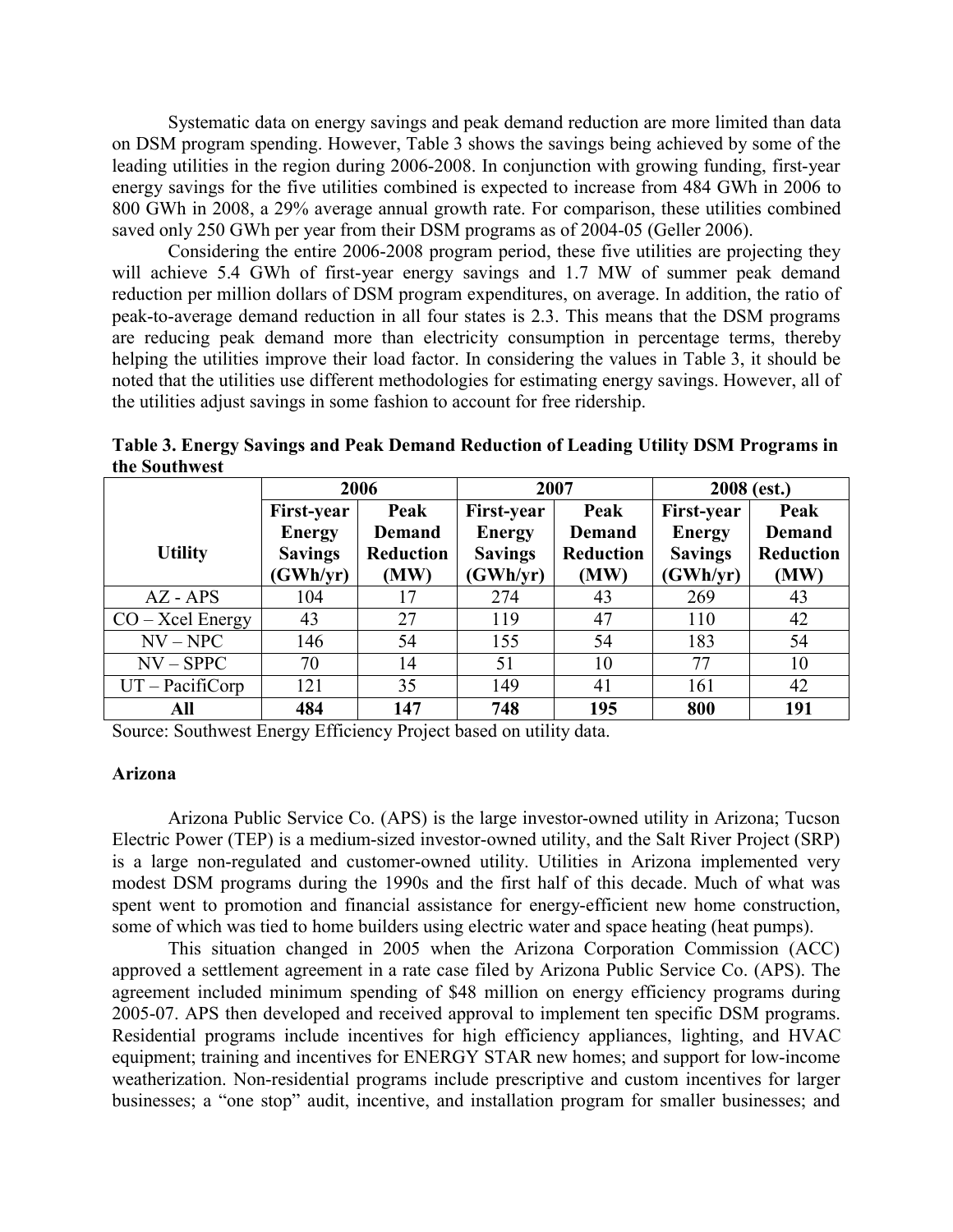design assistance and incentives for new construction. APS's lighting program involving in-store discounts for CFLs has been particularly successful with about 4.5 million lamps, 3.8 per household on average, disseminated by the end of 2007 (Wontor 2007). APS won ENERGY STAR partner of the year and Exemplary Program awards from ACEEE for its CFL effort.

Due in part to delays in program approval, APS actually spent only \$33 million of its \$48 million requirement on efficiency programs in 2005-2007. But APS is continuing to ramp up its programs and expects to spend \$25 million (about 1% of revenues) and achieve first year energy savings of 269 GWh per year and 43 MW of peak demand reduction in 2008. Furthermore, APS included an expanded energy efficiency option in its recent long-term resource alternatives report (APS 2008). This option calls for ramping up DSM funding to about \$75 million per year by 2013 in order to reduce projected electricity use in 2020 by about 5%. APS estimates that expanded DSM would be very cost effective for consumers.

The 2005 APS settlement agreement included an incentive for APS shareholders. The incentive was set at 10% of DSM program net economic benefits, capped at 10% of total DSM expenditures. This incentive has helped to build support for DSM within APS, but it is not considered large enough to offset the utility's net lost revenues (margins) when it reduces electricity use through DSM programs (Wontor 2007). APS proposed modifying this incentive mechanism in a new rate case filed in 2008, in particular requesting recovery of net lost revenues (margins) as well as removal of the cap on the incentive.

DSM program funding by other electric utilities in Arizona is still relatively limited. SRP provides incentives for energy-efficient products and new homes, and is also implementing a residential pre-pay metering program. SRP is expected to announce additional DSM programs including comprehensive programs for commercial and industrial customers in the near future. Following intervention by SWEEP in a rate case, TEP agreed to spend \$58 million (about 1.5% of revenues) on DSM programs during 2008-2012. Specific programs were proposed by the utility but were not yet approved by the ACC as of May 2008.

#### **Colorado**

Xcel Energy (operating as Public Service Company of Colorado) is the main investor owned electric utility in Colorado, supplying about 55% of the electricity consumed in the state. In its 2004 Least-Cost Plan, Xcel Energy proposed discontinuing company-sponsored DSM programs. But following negotiations with interveners including SWEEP, Xcel agreed to a new eight-year DSM effort with the goals of saving 800 GWh per year of electricity and 320 MW of peak demand from programs implemented during 2006-2013, spending up to \$196 million (2005 dollars) to do so. Relative to its previous DSM commitment, Xcel agreed to increase peak demand reduction and add energy savings goals. The Colorado PUC approved the agreement, which also allowed Xcel to proceed with construction of a new baseload coal-fired power plant.<br>The political environment in Colorado has gotten much friendlier to energy efficiency in

recent years. Important legislation to advance utility energy efficiency programs was enacted in  $2007$ , culminating years of work by SWEEP.<sup>1</sup> The legislation clarifies that energy efficiency programs do not have to pass the onerous rate impact test, allows utilities to implement efficiency programs without competitive bidding, directs the PUC to establish energy savings

<sup>&</sup>lt;sup>1</sup> This legislation, House Bill 07-1037, is available at

http://www.leg.state.co.us/CLICS/CLICS2007A/csl.nsf/fsbillcont3/5EA2048E8A50B21287257251007B8474?Open &file=1037\_enr.pdf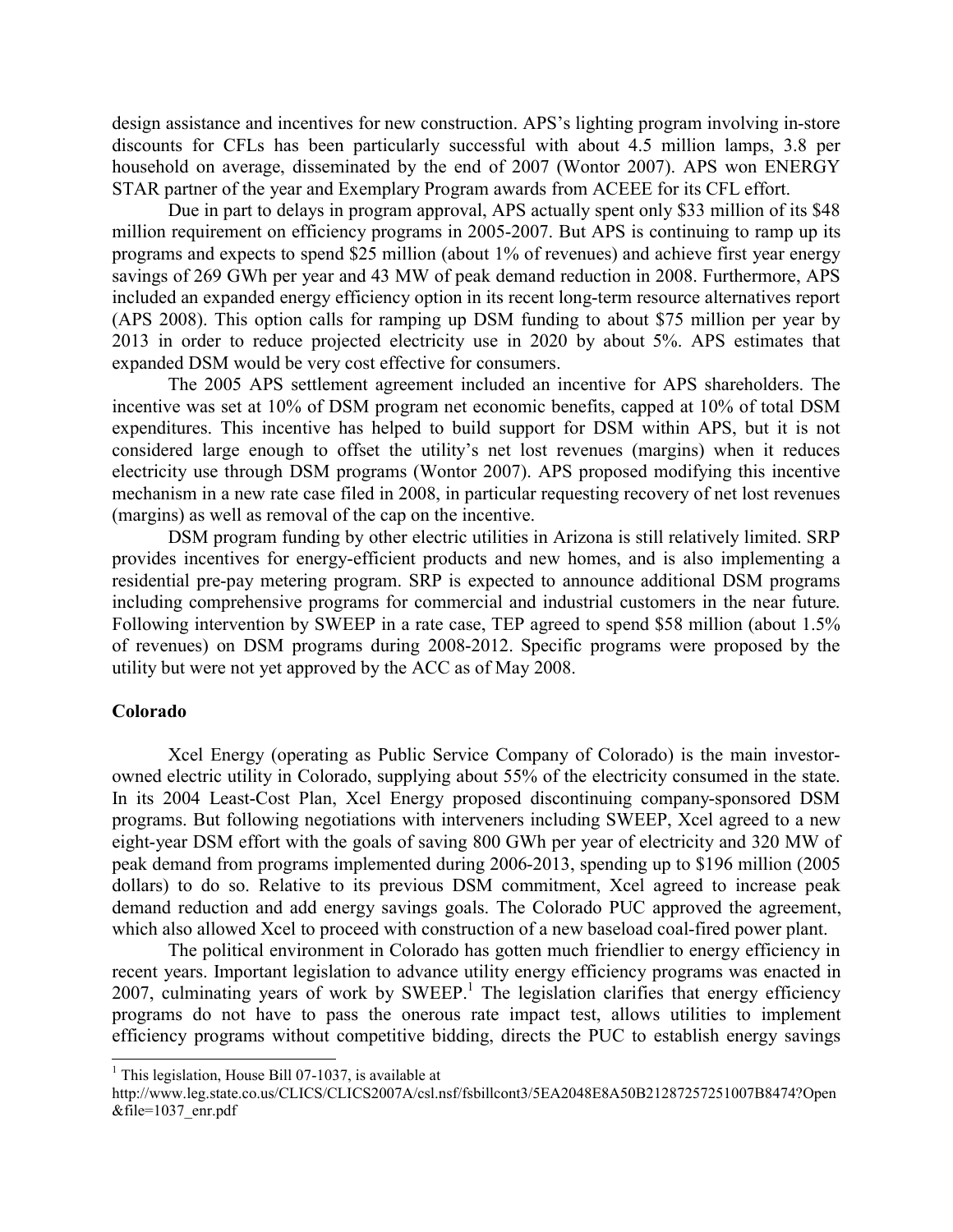goals for gas and electric utilities, and directs the PUC to give investor-owned utilities a financial incentive for implementing cost-effective efficiency programs.

This new policy motivated Xcel Energy to propose greatly expanding its DSM programs in a filing made in October, 2007. The utility proposed increasing its DSM budget to \$60-65 million per year (3% of 2006 revenues) by 2010, saving close to 700 MW of peak demand and 2,350 GWh per year of electricity from DSM programs implemented during 2009-2020, and establishing a performance-based incentive of up to 20% of the net economic benefits provided by DSM programs (Xcel Energy 2007). Xcel estimates that this expanded DSM effort would provide \$1.3 billion in net economic benefits for customers and businesses. This proposal was under review by the Colorado PUC as of May 2008, with SWEEP and other interveners recommending even higher energy savings goals. In the meantime, Xcel implemented five residential and ten non-residential DSM

programs in 2007, spending \$17.8 million and achieving about 42 MW of peak demand reduction as well as 127 GWh of first year of energy savings (Xcel Energy 2008).<sup>2</sup> Home lighting (in-store discounts for CFLs), C&I lighting rebates, and C&I motors and motor systems rebates provided nearly 80% of the overall energy savings.

Some of Colorado's municipal utilities and rural electric cooperatives are implementing DSM programs as well. In 2003, the Fort Collins municipal utility adopted a goal of reducing electricity use per capita 10% and peak demand per capita 15% by 2012, with 2002 values used as baselines. The utility is spending about 2% of its revenues on a broad set of DSM programs in order to achieve this goal. As of 2006, electricity use per capita was about 3% lower but per capita peak demand was 4% higher than in 2002 (City of Ft. Collins Utilities 2007). The Colorado Springs municipal utility spends about 1% of its revenues on DSM programs as does a few rural electric cooperatives. Legislation was introduced in 2008 that required all municipal utilities and rural electric co-ops in Colorado serving at least 5,000 customers to devote at least 2% of their revenues to energy efficiency programs by 2010. The legislation covered 30 utilities serving about 900,000 customers in total. But the legislation failed to pass due to strong opposition from the associations representing rural co-ops and municipal utilities.

#### **Nevada**

Nevada Power Company and Sierra Pacific Power Company are the two investor-owned utilities in Nevada, supplying about 88% of electricity consumed in the state. Both are owned by Sierra Pacific Resources. The utilities restarted DSM programs in 2001 and expanded them in 2003. In 2004, the Nevada PUC approved a new policy that allows the utilities to earn their approved rate of return plus 5% (e.g., a 15% return if the approved rate is 10%) on the equity portion of their DSM program expenditures. DSM expenditures are rate based in Nevada. This gave the utilities a financial incentive to invest in DSM programs.

In 2005, legislation was enacted that added energy savings from DSM programs to the state's Renewable Portfolio Standard.<sup>3</sup> This innovative policy allows energy savings from utility DSM programs and/or efficiency measures the utilities contract with to supply up to 25% of the requirements under the re-named clean energy portfolio standard. The clean energy standard is

<sup>&</sup>lt;sup>2</sup> These energy savings values are at the generator as reported by Xcel Energy. Savings at the point of end use are about 7% lower.

 $3$  See Assembly Bill 3, adopted by the Nevada legislature on June 7, 2005. http://www.swenergy.org/legislative/2005/nevada/AB%203%20Special%20Session%20Bill.pdf.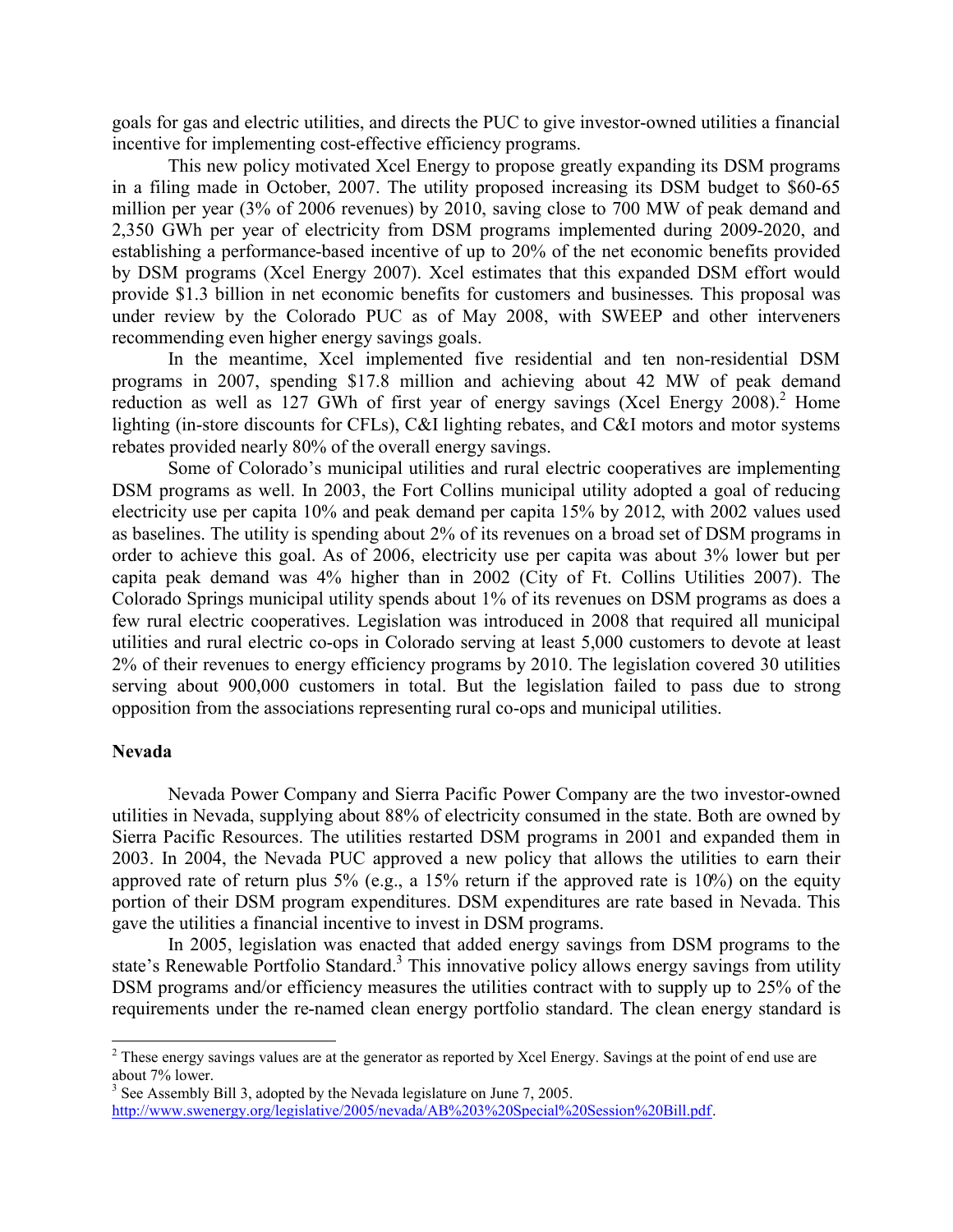equal to 9% of electricity supply in 2007-08 and increases to 12% in 2009-2010, 15% in 2011- 2012, 18% in 2013-14, and 20% in 2015 and thereafter. At least half of the energy savings credits must come from electricity savings in the residential sector.

In response to these two policies, the utilities doubled their budget for DSM programs in 2006 (see Table 1) and plan to spend \$54 million, about 1.7% of projected sales revenue, on DSM programs in 2008. As shown in Table 2, the level of funding for DSM programs in Nevada is now well above the national average. The utilities are implementing a wide range of residential and non-residential programs including in-store discounts for CFLs, rebates on high efficiency air conditioners, an air conditioner tune-up program, refrigerator recycling, rebates on all types of C&I efficiency measures, and incentives for new homes that exceed ENERGY STAR requirements. It is estimated that 2008 programs will result in 260 GWh per year of electricity savings, equivalent to 0.9% of retail electricity sales by the two utilities combined as of 2006.

#### **New Mexico**

Until recently, utilities in New Mexico were implementing very limited DSM programs. The Efficient Use of Energy Act, enacted in 2005, directs utilities to implement cost-effective DSM programs, indicates use of the Total Resource Cost (TRC) test for evaluating DSM program cost effectiveness, establishes a convenient cost recovery mechanism for gas and electric utility DSM programs, and directs the state utility commission (the PRC) to establish rules for integrated resource planning. Following publication of the regulations for implementing this law, both gas and electric utilities began developing DSM programs.

Public Service Company of New Mexico (PNM), the main investor-owned utility in the state, received approval from the PRC to implement nine DSM programs in August, 2007. The annual budget for the programs is \$7.5 million, about 1.2% of PNM's 2006 revenues. The programs include incentives for CFLs, refrigerator recycling, ENERGY STAR new homes, commercial lighting measures, load management, and evaporative cooling. PNM estimates the programs will save about 27 GWh per year, equivalent to about 0.3% of retail electricity sales as of 2006. The programs have a heavy emphasis on peak demand reduction with goals of cutting peak demand by 9.2 MW and having 55 MW participating in dispatchable load control by the end of the third year (Ortiz 2007).

On the policy front, Governor Bill Richardson adopted ambitious statewide energy efficiency goals in November, 2007. The goals commit New Mexico to reducing overall energy use per capita 10% by 2012 and 20% by 2020. Following adoption of these goals, the Governor's office, energy efficiency advocates, utilities and the PRC negotiated consensus amendments to the 2005 Efficient Use of Energy Act. The amendments require investor-owned utilities to reduce electricity use 5% by 2014 and 10% by 2020, as a result of DSM programs implemented starting in 2007.<sup>4</sup> The amendments also direct the PRC to provide utilities with a positive financial incentive for implementing cost-effective DSM programs, not just removal of disincentives as was stated in the original Act. The amendments were enacted in February 2008 and take effect in July.

<sup>4</sup> See House Bill 305, Amendments to the Efficient Use of Energy Act. http://www.swenergy.org/news/2008-02- NM\_Bill.pdf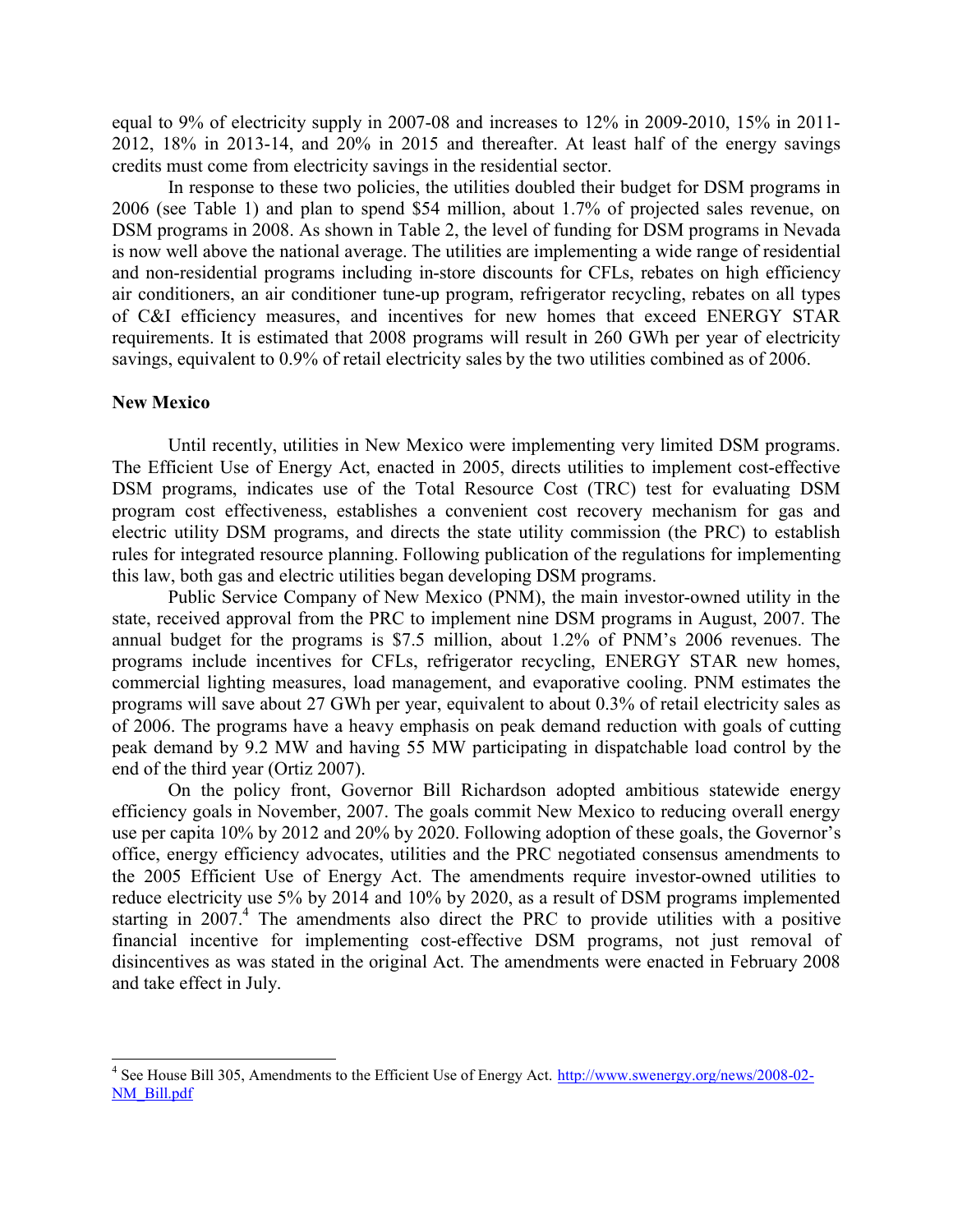#### **Utah**

The Utah Public Service Commission adopted IRP requirements and rules in 1992. These rules require biennial resource plans and state that the Total Resource Cost test be used as the primary test for determining if DSM programs are cost effective. PacifiCorp, the main electric utility operating in the state through its Rocky Mountain Power (RMP) subsidiary, has steadily increased its DSM programs over the past seven years. As of 2008, the utility is planning to spend \$33 million (2.7% of 2006 revenues) on DSM programs and achieve first year savings of 161 GWh (0.75% of retail electricity sales as of 2006). PacifiCorp's DSM programs in Utah include incentives for high efficiency air conditioning, ENERGY STAR and beyond ENERGY STAR new homes, refrigerator recycling, AC load control, incentives for all types of efficiency measures adopted by businesses, and industrial self-direction option. PacifiCorp obtains DSM cost recovery through a tariff rider that allows contemporaneous

cost recovery for approved DSM programs. This policy, sought by PacifiCorp, was approved by the Utah PUC in 2003. The utility receives cost recovery only; there is no profit margin or financial incentive for utility shareholders. Nonetheless, PacifiCorp has greatly expanded its DSM programs in Utah in recent years. The utility indicated it has done so in order to postpone or avoid very costly investments in electricity generation, given that Utah is a high growth state (Bumgarner 2007). It is also worth noting the Utah Governor Jon Huntsman adopted an ambitious statewide

energy efficiency goal in 2006. The goal calls for increasing energy efficiency statewide 20% by 2015. SWEEP and the organization Utah Clean Energy prepared a strategy for achieving the goals, including expanded utility DSM programs, in 2007 (Geller et al. 2007).

#### **Wyoming**

 Wyoming has not enacted any legislation related to utility DSM programs. PacificCorp is the largest investor-owned utility in Wyoming and is responsible for about 55 percent of retail electricity sales in the state. As part of a settlement agreement in the sale of PacifiCorp to MidAmerican Energy Holdings, PacifiCorp agreed to conduct a DSM market potential study and file an application "to implement prudent and cost-effective DSM programs in Wyoming that can be shown to be in the public interest and to propose in the application an appropriate cost recovery mechanism."

In January 2008, PacifiCorp proposed six DSM programs with an estimated total budget of \$34 million during 2009-2013 (1.7% of 2006 revenues on average). The programs are modeled on the utility's successful DSM programs in Utah and include incentives for a wide range of residential efficiency measures, refrigerator recycling, incentives for all types of efficiency measures adopted by businesses, and an industrial self-direction option. Even though electricity prices and avoided costs are very low in Wyoming, PacifiCorp estimates the programs will have an overall benefit-cost ratio using the Total Resource Cost test of 1.7 to 1.9 (Hedman 2007). The Wyoming PUC is expected to rule on PacifiCorp's proposal by mid-year.

### **Policy Context**

The growth in DSM activity in the southwest states has been heavily influenced by policies enacted in recent years. Table 4 summarizes the key policies affecting DSM efforts in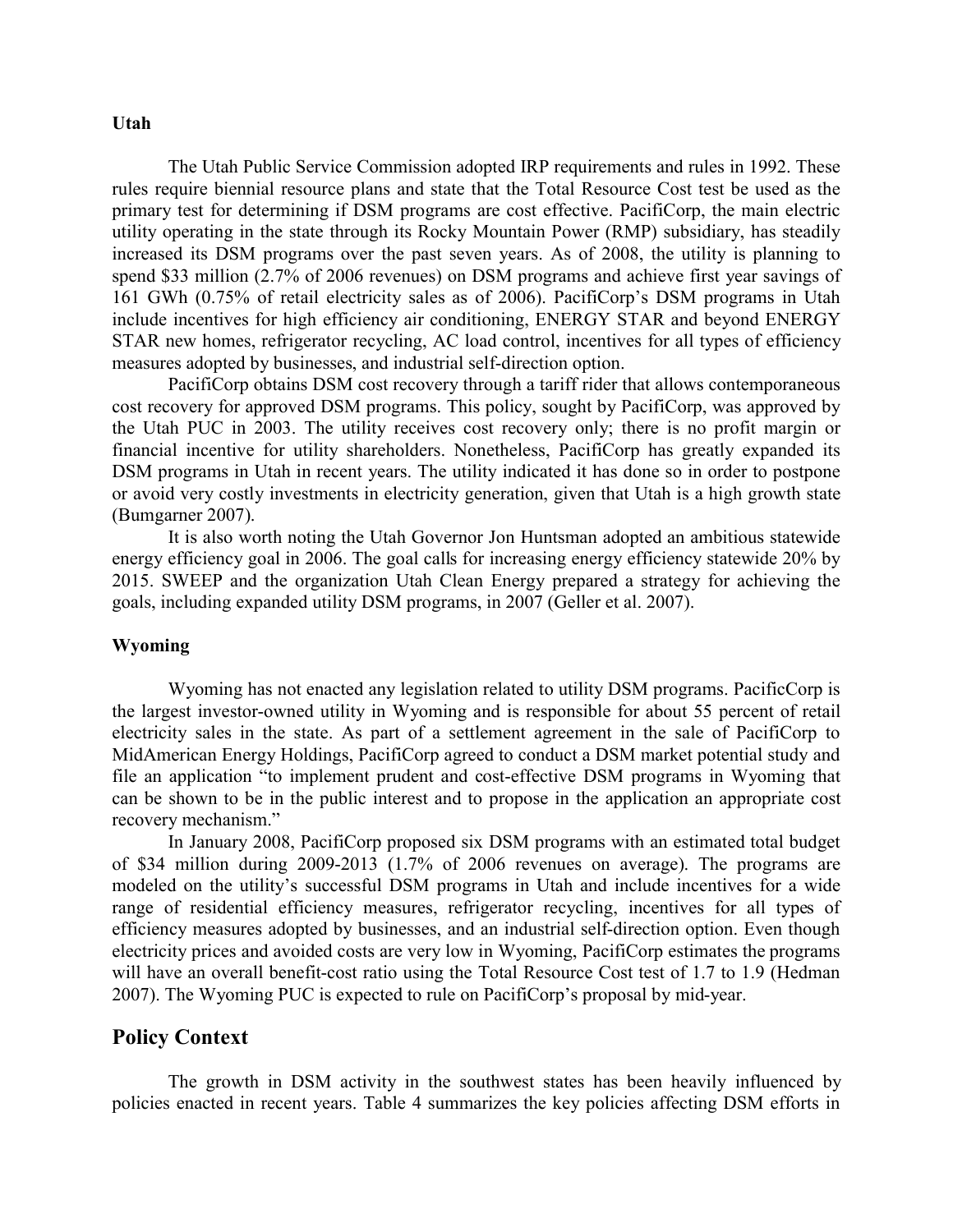each of the states. In short, there are many more "yes" entries in the chart today compared to five years ago. The states that have adopted most of these policies (i.e., Nevada, Colorado and Utah) have higher and growing levels of DSM program spending. In viewing the entries, it should be noted that utility bill surcharges (tariff riders), rather than public benefits funds, are the main mechanism for DSM program funding in the southwest states.

| <b>Policy</b>                                      | $A\mathbf{Z}$ | CO         | <b>NM</b>      | <b>NV</b>  | <b>UT</b>      | WY             |
|----------------------------------------------------|---------------|------------|----------------|------------|----------------|----------------|
| Statewide energy efficiency goals                  | No.           | No.        | <b>Yes</b>     | No.        | Yes            | N <sub>0</sub> |
| <b>Integrated Resource Planning</b>                | No(1)         | Yes        | <b>Yes</b>     | Yes        | Yes            | N <sub>0</sub> |
| Use of Total Resource Cost or Societal test as     |               |            |                |            |                |                |
| sole/primary cost effectiveness test               | Yes           | <b>Yes</b> | Yes            | Yes        | Yes            | Yes $(2)$      |
| Public benefits funds supporting energy efficiency |               |            |                |            |                |                |
| programs                                           | Yes           | No.        | N <sub>0</sub> | No.        | N <sub>0</sub> | N <sub>0</sub> |
| Convenient DSM cost recovery mechanism             | Yes           | <b>Yes</b> | <b>Yes</b>     | Yes        | Yes            | Yes(2)         |
| Financial incentive for utilities                  | Partial       | Yes(2)     | Yes $(2)$      | Yes        | N <sub>0</sub> | N <sub>0</sub> |
|                                                    | (3)           |            |                |            |                |                |
| Collaboration in DSM program design/analysis       | Partial       | <b>Yes</b> | N <sub>0</sub> | <b>Yes</b> | Yes            | N <sub>0</sub> |
|                                                    | (3)           |            |                |            |                |                |
| Industrial self-direction option                   | Partial       | Yes(2)     | <b>Yes</b>     | No.        | Yes            | Yes(2)         |
|                                                    | (3)           |            |                |            |                |                |

**Table 4. Key Policies Influencing Electric Utility DSM Programs** 

Notes: (1) Integrated resource planning workshops and scenario analysis are underway. (2) Adopted via legislation or proposed by the main utility(s), but not yet implemented.

(3) In place for Arizona Public Service Company only.

Global climate change and state policy to address climate change is having some influence on utility DSM prospects in the Southwest. Arizona, New Mexico, and Colorado have adopted state climate plans that include greenhouse gas emissions reduction goals, and Utah is expected to adopt emissions reduction goals and a climate plan in the near future. All of the climate plans assume a big expansion of utility DSM efforts. For example, the Arizona plan assumes utilities achieve five percent electricity savings by 2010 and 15 percent by 2020, for example (ACCAG 2006). Likewise, the Colorado Climate Action Plan assumes all utilities in the state are achieving 1% electricity savings (1% of their retail sales) per year starting in 2010.

But the reality is that climate change concerns and climate plans have had modest impact on utility DSM programs "on the ground" so far. Individual DSM programs must still pass cost effectiveness tests and be approved by state utility commissions in all southwest states. In some cases (e.g., in Arizona and New Mexico), utility commissioners are elected and are not necessarily bought into the climate plans and goals developed Governors and/or other state agencies. On the other hand, Xcel Energy has proposed greatly expanding its DSM programs in Colorado in part to reduce carbon dioxide emissions and help achieve Governor Ritter's Climate Action Plan goals (Xcel Energy 2007).

Revenue decoupling and/or shareholder incentives can be important policies for overcoming financial disincentives to utility investment in end-use energy efficiency (NAPEE 2007). Revenue decoupling has not yet been adopted for any electric utility in the Southwest.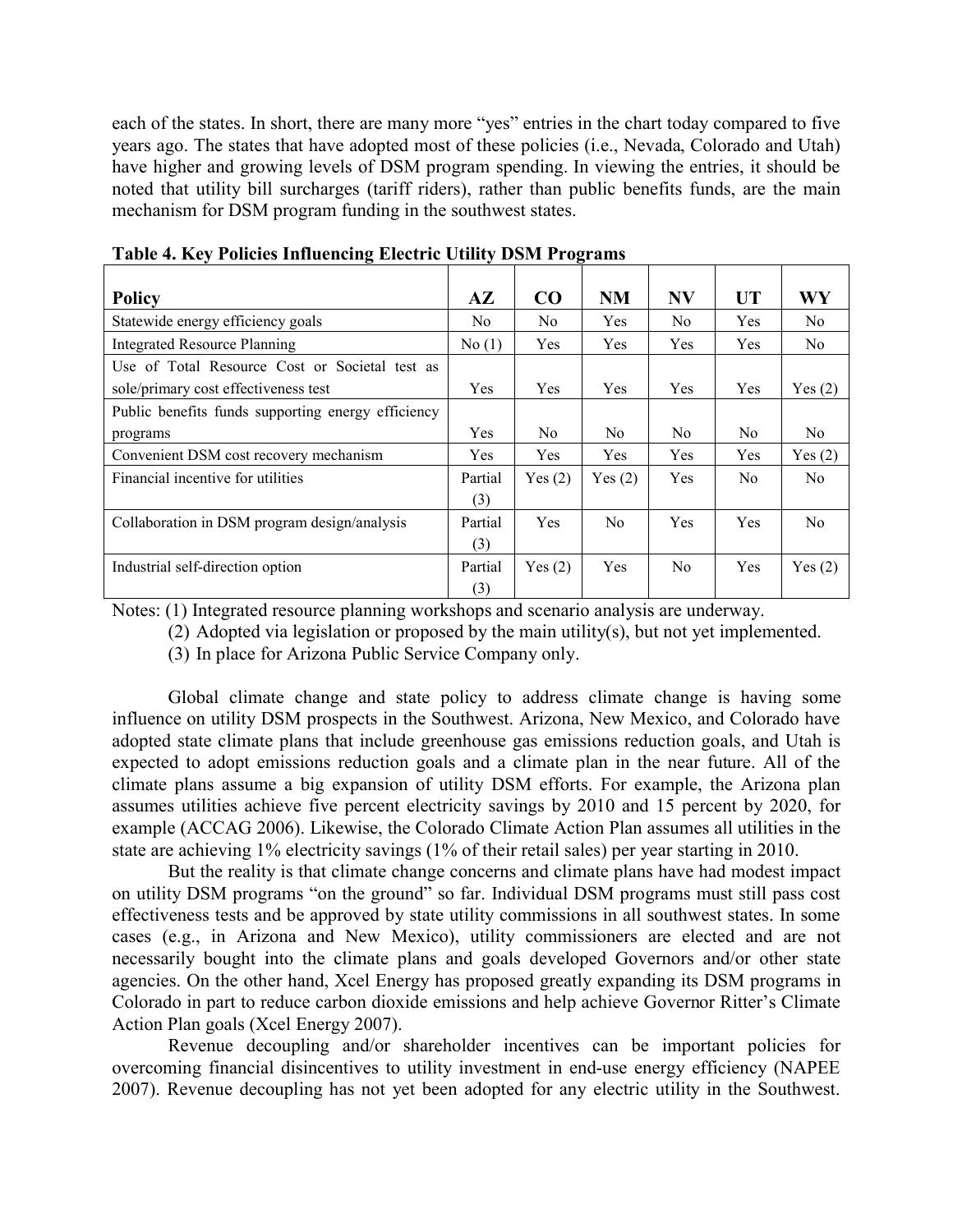The lack of decoupling for electric utilities has not inhibited the growth of utility energy efficiency programs in the region. Nor has it inhibited utilities from supporting the adoption of state-of-the-art building energy codes, funding training related to energy code compliance, or promoting construction of ENERGY STAR new homes. On the other hand, decoupling has been adopted for some gas utilities in the region. Questar Gas Company in Utah implemented a robust and effective set of gas DSM programs following the adoption of gas sales-revenue decoupling on a pilot basis in 2006 (Dent 2008). Positive shareholder incentives are in effect for the investor-owned electric utilities in

Nevada as well for Arizona Public Service Company. Shareholder incentives were under development for electric utilities in both Colorado and New Mexico as of May 2008 in response to legislation passed in those states. These incentives are an important factor influencing the willingness of utilities to ramp up their DSM programs.<br>Resource planning requirements and procedures are also having an influence on utility

DSM efforts. Investor-owned utilities in Colorado, Nevada, New Mexico and Utah develop longterm integrated resource plans. These planning requirements, and the fact that demand-side resources compare very favorably to supply-side resources of all types, have contributed to the expansion of DSM goals and commitments. As noted in a recent review, many western utilities have significantly expanded their energy efficiency plans in the past two years alone (Hopper et al. 2008). For example, PacifiCorp is now planning to acquire 2,000 GWh per year of electricity savings from DSM programs throughout its system by 2016 (PacifiCorp 2007).

## **Promoting Innovative Technologies**

For the most part, DSM programs in the Southwest are promoting "tried and true" energy efficiency measures; e.g., CFLs, ENERGY STAR products, refrigerator pick-up and recycling, air conditioner cycling controls, and well-established commercial lighting, HVAC and motors measures. But there is some promotion of, and growing interest in, innovative and emerging technologies within DSM programs in the Southwest.

Most southwest utilities are experiencing peak demand increasing faster than average demand, i.e., a declining load factor, and are therefore keenly interested in reducing peak demand. Utilities in Colorado, New Mexico and Utah are promoting evaporative cooling in their DSM programs and in some cases modern high performance evaporative cooling systems. These systems can cut electricity use for cooling by 50-90%. Nevada Power Company has had considerable success promoting and providing incentives for a high efficiency residential air conditioning system with a water-cooled condenser (NPC 2007). In addition, some utilities in the region are implementing AC tune-up programs for existing homes.

The market share for ENERGY STAR new homes is already very high in Nevada and Arizona, and is increasing in Utah. Consequently some southwest utilities are providing incentives for new homes that exceed the ENERGY STAR requirements and are training builders on how to achieve high levels of energy efficiency. Nevada Power Company, for example, is providing incentives for new homes that are at least 15% more efficient than homes meeting the minimum ENERGY STAR requirements (NPC 2007).

Other innovative DSM technologies that are being promoted by utilities in the Southwest include pay-as-you-go meters and in-home displays. SRP in Arizona has implemented pay-as you-go meters and in-home energy displays in over 50,000 homes on a voluntary basis. The utility estimates that these households realize 10-15% energy savings on average when this bill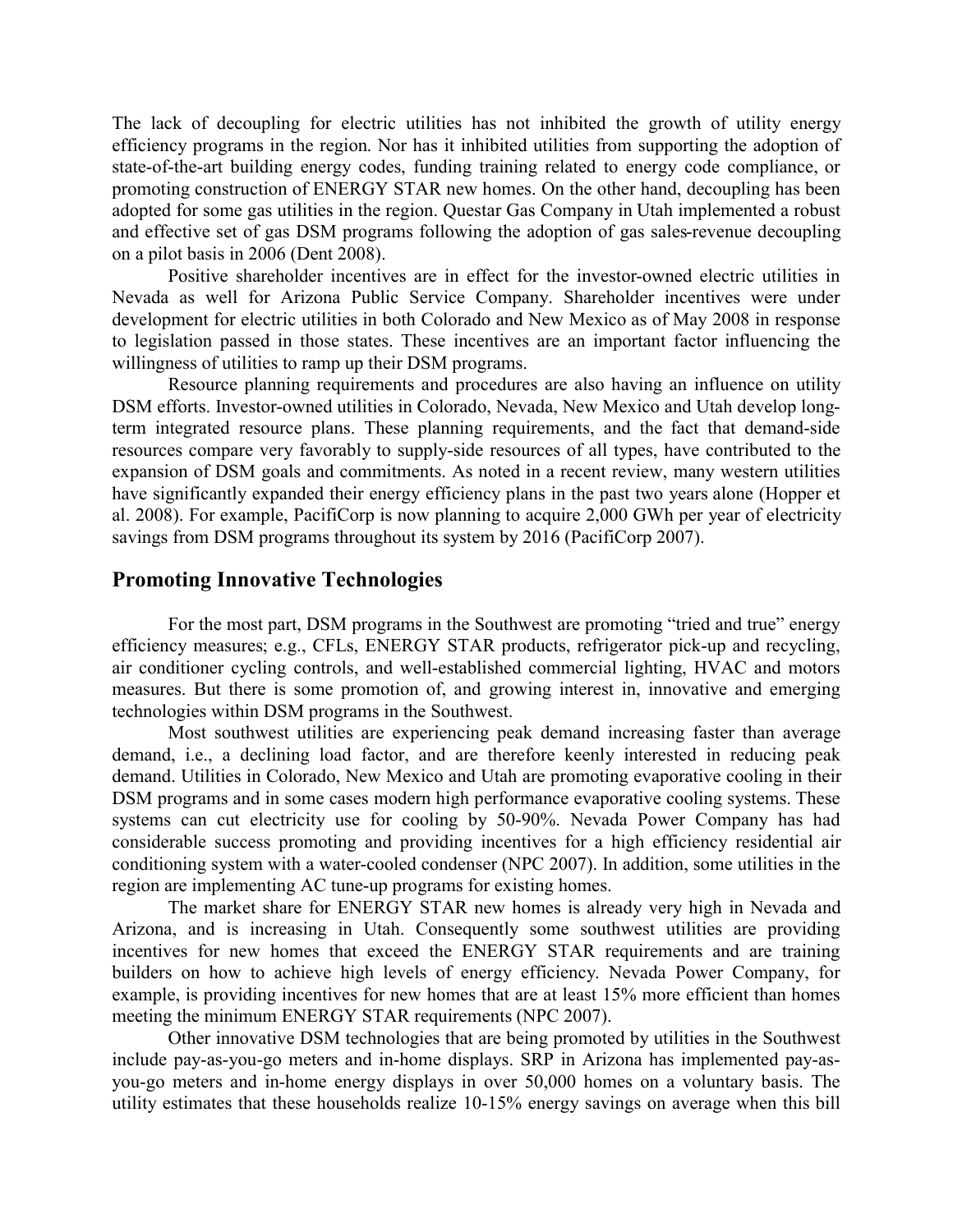payment and customer feedback system is utilized (Pruitt 2005). NPC and SPPC are testing a wide variety of home energy display devices as part of their 2008 DSM programs (NPC 2007).

## **Conclusion**

Electric utility DSM programs, primarily energy efficiency programs, are growing rapidly in the Southwest. The total budget for these programs increased from about \$29 million in 2002 to \$129 million in 2007, a compound growth rate of 35% per year. DSM program funding is expected to increase to around \$171 million in 2008. DSM spending per capita is well above the national average in Nevada and Utah, but is still below the national average for the region as a whole.

The energy savings and peak demand reduction from DSM programs in the Southwest is increasing along with program budgets. Some investor-owned utilities in the region, in particular the main utilities in Nevada, Utah and Colorado, are achieving (or planning to achieve) first year energy savings in the range of 0.75% to 1.0% of their total retail energy sales. But other utilities including those in Arizona and New Mexico are falling short of this benchmark.

The growth of DSM programs in the Southwest is underpinned by policies including integrated resource planning requirements, use of the Total Resource Cost or Societal Cost test to determine cost effectiveness, and attractive DSM cost recovery mechanisms. In addition, utility shareholders have a financial incentive for implementing DSM programs in Nevada and in Arizona (APS only). Incentive mechanisms are called for in recently enacted legislation in Colorado and New Mexico, but are not yet in place there. Sales-revenue decoupling has not been adopted for any electric utility in the Southwest, but this has not been an obstacle to significant growth in utility DSM programs.

Projected load growth is still relatively high in most southwest states—around 4% per year in Arizona and 2 to 3% per year in Utah and Nevada. At the same time, southwest states have adopted or are in the process of adopting greenhouse gas emissions reduction goals and climate change action plans. These goals and action plans do not appear to be a major factor influencing utility DSM efforts so far. However, climate change concerns and emissions reduction goals are likely to grow in importance in the future. In addition, the cost of constructing and fueling new generating facilities is rising rapidly. In light of these key drivers, utility energy efficiency programs will continue to expand in the Southwest.

# **References**

- ACCAG. 2006. Climate Change Action Plan. Report of the Arizona Climate Change Advisory Group. Phoenix, AZ: Arizona Department of Environmental Quality. July. http://www.azclimatechange.gov/download/O40F9347.pdf
- APS. 2008. Arizona Public Service Company Resource Alternatives Report. Phoenix, AZ: Arizona Public Service Co. Jan.
- Bumgarner, J. 2007. Personal communication with Jeff Bumgarner, Director of Energy Services, PacifiCorp, Portland, OR.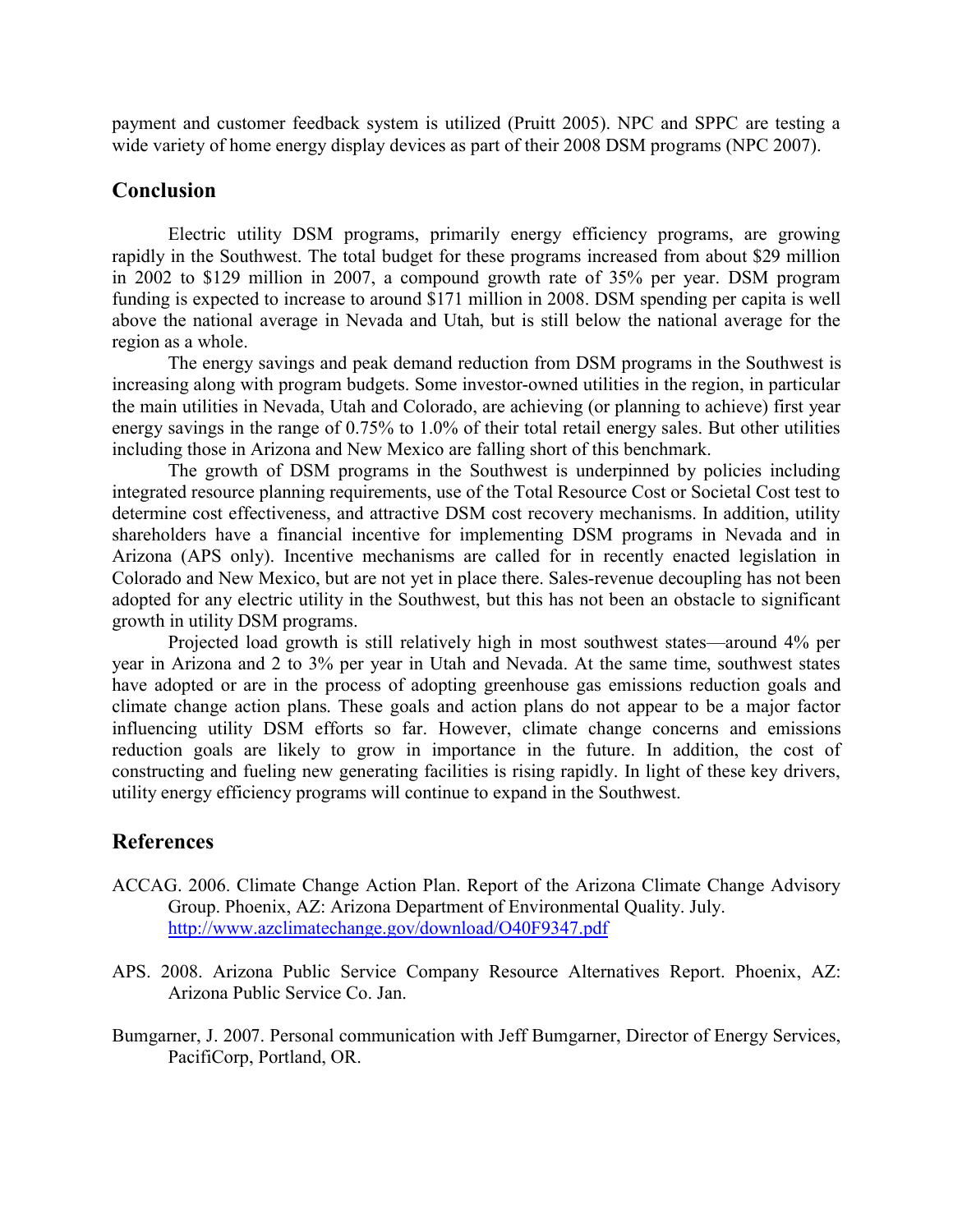- CEE. 2007. Energy Efficiency Programs A \$3.7 Billion U.S. and Canadian Industry. Boston, MA: Consortium for Energy Efficiency. www.cee1.org/ee-pe/2007
- City of Fort Collins Utilities. 2007. *Electric Energy Supply Policy 2006 Annual Update.* Fort Collins, Colorado. April 30.
- Dent, D. 2008. Presentation to the Thermwise Energy Efficiency DSM Advisory Group, Questar Gas Co., Salt Lake City, UT. April 2.
- Geller, H. 2006. "Catching Up: Progress with Utility Energy Efficiency Programs in the Southwest." *Proceedings of the 2006 ACEEE Summer Study on Energy Efficiency in Buildings*. Vol. 5, pp. 106-117. Washington, DC: American Council for an Energy- Efficient Economy.
- Geller, H., S. Baldwin, P. Case, K. Emerson, T. Langer, and S. Wright. 2007. *Utah Energy Efficiency Strategy: Policy Options.* Boulder, CO: Southwest Energy Efficiency Project and Salt Lake City, UT: Utah Clean Energy. Oct. http://www.swenergy.org/pubs/UT\_Energy\_Efficiency\_Strategy.pdf
- Hedman, B. 2007. Direct Testimony of Brian K. Hedman before the Wyoming Public Service Commission. Docket No. 20000-264-EA-06. Dec. http://www.pacificorp.com/Regulatory\_Testimony/Regulatory\_Testimony78731.pdf
- Hopper, N., G. Barbose, C. Goldman, and J. Schlegel. 2008. *Energy Efficiency as a Preferred Resource: Evidence from Utility Resource Plans in the Western United States and Canada.* Berkeley, CA: Lawrence Berkeley National Laboratory.
- NAPEE 2007. *Aligning Utility Incentives with Investment in Energy Efficiency*. Report prepared by Val Jensen, ICF International. Nov. http://www.epa.gov/cleanenergy/documents/incentives.pdf
- NPC 2007. Nevada Power Company Fifth Amendment to Its 2007-2026 Integrated Resource Plan. Volume II – Demand Side Plan. Las Vegas, NV: Nevada Power Co. Dec. http://www.swenergy.org/news/2008-03-NPC\_DSM\_Amendments.pdf
- Ortiz, G. 2007. Direct Testimony and Exhibits of Gerard T. Ortiz. Case No. 07-00365-UT. Public Service Company of New Mexico, Albuquerque, NM, Jan. 31.
- PacifiCorp. 2007. *2007 Integrated Resource Plan*. Portland, OR: PacifiCorp. http://www.pacificorp.com/File/File74765.pdf
- Pruitt, B. 2005. SRP M-Power Program. Presentation at the 2005 SWEEP Regional Energy Efficiency Workshop, Phoenix, AZ. http://www.swenergy.org/workshops/2005/PRESENTATION%20- %20Pruitt%20SRP%20M-Power.pdf